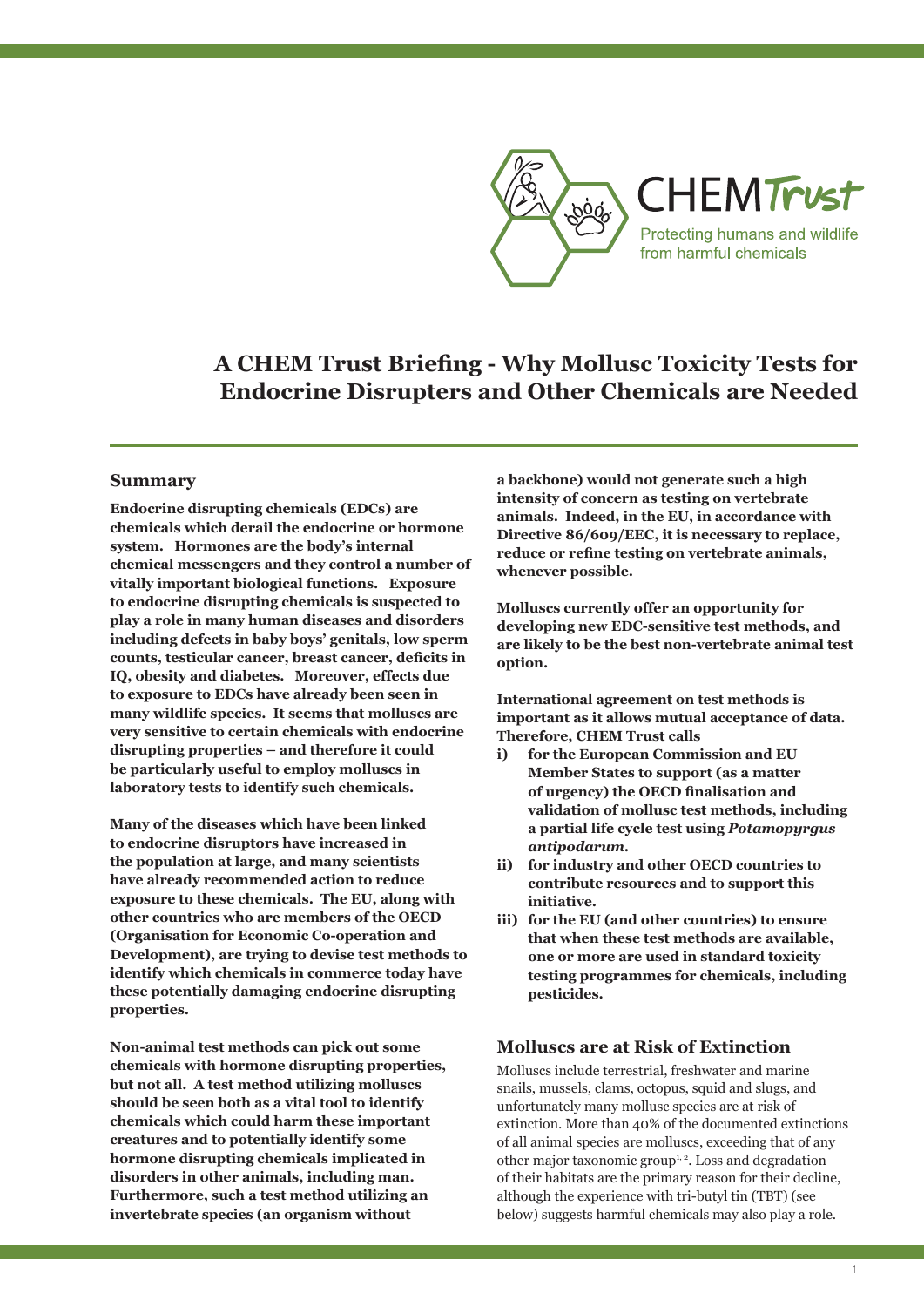## **Why Protecting molluscs from Further Extinction is a Priority.**

Extinction of invertebrate species receive much less media attention than vertebrates, even though they perform many vital functions and make up nearly 99% of all life on earth3 .

**Molluscs are vital to sustaining many ecosystems.**  Molluscs are the 2nd most diverse animal group (there are 93,000 described species in existence4 ) and have adapted to all of the main environments of our planet—marine, freshwater, and terrestrial. They provide food for fish mammals and birds and are important recyclers of plant and animal waste, keeping water and soil clean and healthy. Molluscs are considered excellent indicators of ecosystem health in generale.g.5,6,7,8, and as they are particularly sensitive to changes in their environment, they can act as early warning sentinels of habitat deterioration9 .

**Molluscs also provide valuable food for humans and are used in medicine.** Mussels, clams, oysters and squids are also commercially exploited for human consumption. Compared to the meat of other animals, mollusc meat has a high protein content and is relatively low in fat<sup>10</sup>. Today, fisheries in Europe, Japan and the US alone produce over half a billion kilos of oyster meat each year<sup>11</sup>. In addition to food, many molluscs benefit human health from their use in medicine. For example, the deadly venoms of some molluscs are today being used to help victims of strokes and heart disease<sup>12</sup>, and to produce a revolutionary new drug (Ziconotide) for chronic pain control for patients with cancer and AIDS<sup>13</sup>. Extracts from other snails have been found to be strong growth inhibitors of cancer and of penicillin-resistant strains of bacteria. Moreover, the substances that molluscs produce to attach themselves to rocks, piers, and other hard surfaces are being tested for possible use as glue in surgery and as cement for bone fractures<sup>14</sup>.

**Mollusc biodiversity should be considered a vital resource that humans have an ethical obligation to protect.** CHEM Trust and other conservationists argue that "humans have an ethical obligation to protect all species, that diversity and natural beauty are highly prized by mankind, and that biodiversity is a vital resource ..." John Pickrell, 200615.

## **Chemical Contaminants Contribute to Population Declines in Molluscs**

Most aquatic mollusc species are highly sensitive to pollution partly because of their permeable skins. For example, there are reported cases of species disappearing in some locations and this being associated with the acidification of water<sup>16,17</sup> and with exposure to chemical contaminantse.g.9,18,19. The best documented case of population decline associated with exposure to pollutants was the world wide decline in 150 species of gastropod molluscs (snails), as a result of exposure to minute

quantities of the anti-foulant paint TBT (tri-butyl tin) leaching from ship hulls and leisure craft in the early 1980s<sup>20</sup>. TBT masculinized and sterilized the female molluscs by causing the development of male reproductive organs (penis and male reproductive duct; a condition known as imposex)<sup>21</sup> (see Figure 1). It also caused abnormal shell formation in some types of oysters (see Figure 2). These effects of TBT caused the collapse of many shell fisheries. The ban on the use of TBT-based paints required by EU legislation (76/769/EEC and Regulation (EC) No 782/2003) has helped some populations recover to a certain extent but because the total ban was not in place for several years and because of the persistence of TBT, there are still many areas where mollusc populations are impacted.

**Figure 1. Normal female snail (left) compared with an imposex snail (right). The developing penis pouch (pp) and the male reproductive duct (vas deferens; vd) seen in the imposex snail are absent in the normal female snail in which the opening to the oviduct (OvL) is clearly visible.** 



**Figure 2. Normal oyster shell (top) compared with an abnormal shell in a TBT contaminated area (bottom).** 



Photographs Copyright J. Oehlmann with kind permission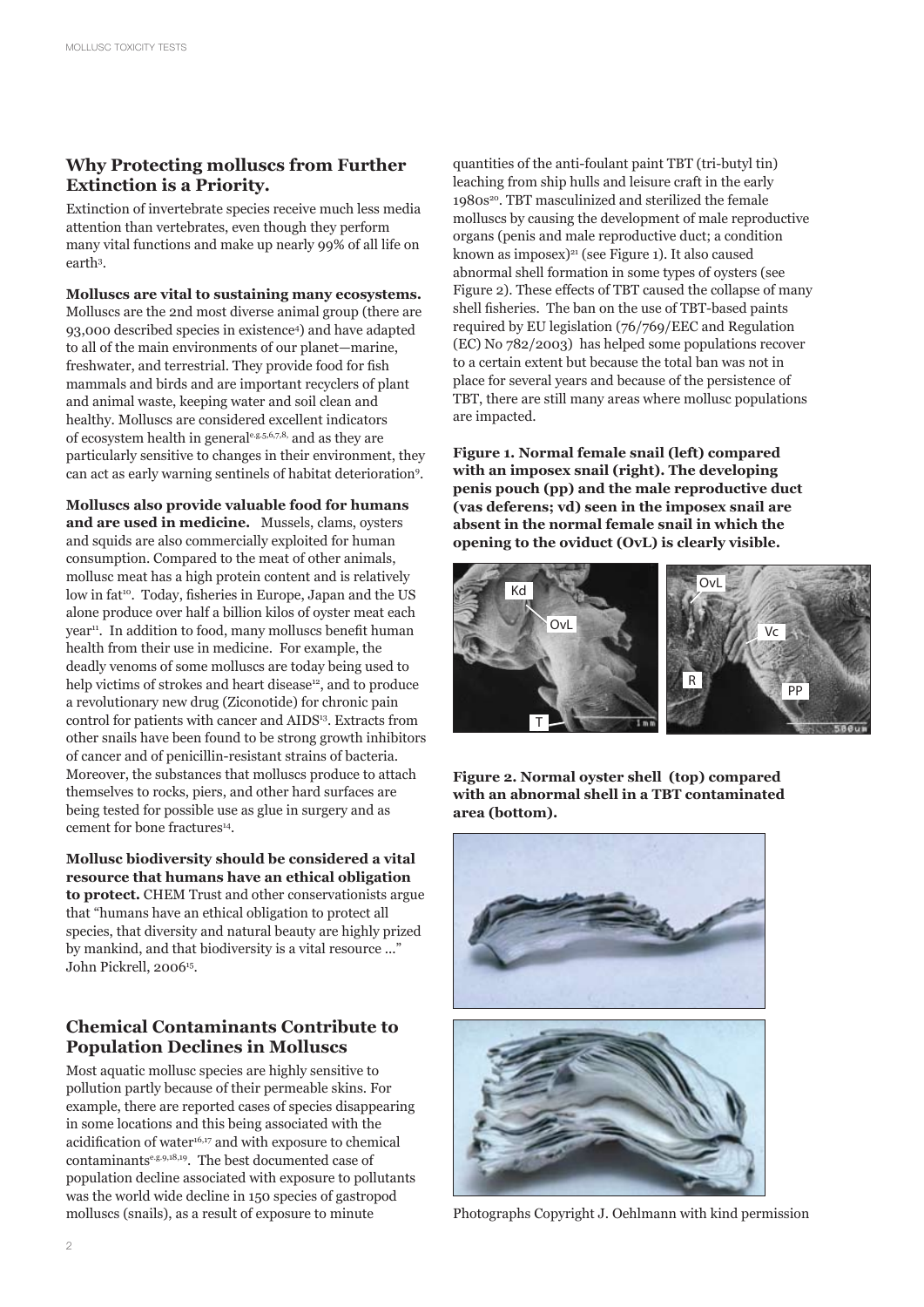## **Current Screening Tests for Endocrine Disruptors do Not Achieve a Very High Level of Health Protection for Molluscs.**

A plethora of chemical contaminants are now known to cause endocrine disruption in vertebrate animals (fish, amphibians, birds, and mammals)<sup>22</sup> and test methods are being developed in order to screen chemicals for these effects<sup>23</sup>. In molluscs, however, despite the historic story of TBT-induced population declines, there is still no chemical safety testing method that would identify TBT as an endocrine disrupting substance. Moreover, available information suggests that current vertebrate and invertebrate regulatory screening tests for EDCs would not be protective for molluscs (see Table 1).

| Table 1. A summary of No Observed Effect (safe) Concentrations (NOECs) for two well known endocrine |
|-----------------------------------------------------------------------------------------------------|
| disrupting chemicals in molluscs, compared with other invertebrate and vertebrate groups.           |

|                                 | <b>MOLLUSC</b>      | <b>CRUSTACEA</b>    | <b>FISH</b> | <b>FROG</b>       |
|---------------------------------|---------------------|---------------------|-------------|-------------------|
| Tributyltin <sup>24,25,26</sup> | 2.0 <sub>ng/L</sub> | 140 <sub>ng/L</sub> | 1000ng/L    | <b>NA</b>         |
| Bisphenol- $A27$                | 2100ng/L            | >3146000ng/L        | 16000ng/L   | $\sim 60400$ ng/L |

**The table illustrates clearly that reproduction in the most sensitive mollusc species is more sensitive than in the most sensitive crustacean, or aquatic vertebrate. Although the Bisphenol A test data on molluscs are a matter of some controversy, this again serves to highlight the need for a reliable test method using molluscs.**

**In summary, it can be seen that basing regulation of chemicals on test data that does not include tests on molluscs will be likely to leave these species unprotected. This highlights the need for internationally agreed test methods using molluscs and for regulatory regimes that require chemicals to undergo such testing28.** 

### **Mollusc Tests Are Now Needed.**

Recognising that the endocrine (hormonal) signalling system of invertebrates is likely to differ in some respects from that of vertebrates, recommendations for the development of invertebrate tests for screening EDCs have been made at workshops in 1998 and 2001 attended by international experts in the field<sup>29,30</sup>. Currently developed regulatory tests are, however, based on arthropod animals (insects and crustaceans) that have distinctly different reproductive and developmental endocrine systems<sup>31</sup> compared with many other invertebrate groups.

Unfortunately, as yet there is no internationally agreed OECD test method on molluscs. The time it is taking to agree such a test method is reprehensible. In July 2009, some 20 years after imposex was discovered in mollusc in the wild, the OECD published a draft "Detailed Review Paper on Mollusc Life-Cycle Toxicity Testing for Endocrine Disrupters and Other Chemicals" prepared jointly by British and German experts<sup>32</sup>. The paper concluded that there is a need for life-cycle testing of molluscs as "mollusc species are ecologically and economically important, and are known to be uniquely sensitive to a number of EDCs and other substances." It recommended that work should begin on optimisation and validation of tests on three mollusc species. In one of these species, *Potamopyrgus antipodarum* (the mud snail), a test method (partial life cycle test) is nearly ready.

**CHEM Trust considers that the necessary final details of partial life cycle test on the mollusc, Potamopyrgus antipodarum, should be quickly addressed, so that it is validated and implemented as soon as possible. Furthermore, additional test methods should also be finalised and validated as a matter of urgency, including those utilizing other mollusc species, as there is a wide diversity in the modes of reproduction in the different classes of molluscs.**

© Chem Trust

November 2009

#### **About CHEM Trust**

CHEM Trust is a UK charity which aims to protect humans and wildlife from harmful chemicals so that they play no part in causing impaired reproduction, deformities, disease or deficits in neurological function.

Email: gwynne.lyons@chemtrust.org.uk Website: http://www.chemtrust.org.uk/